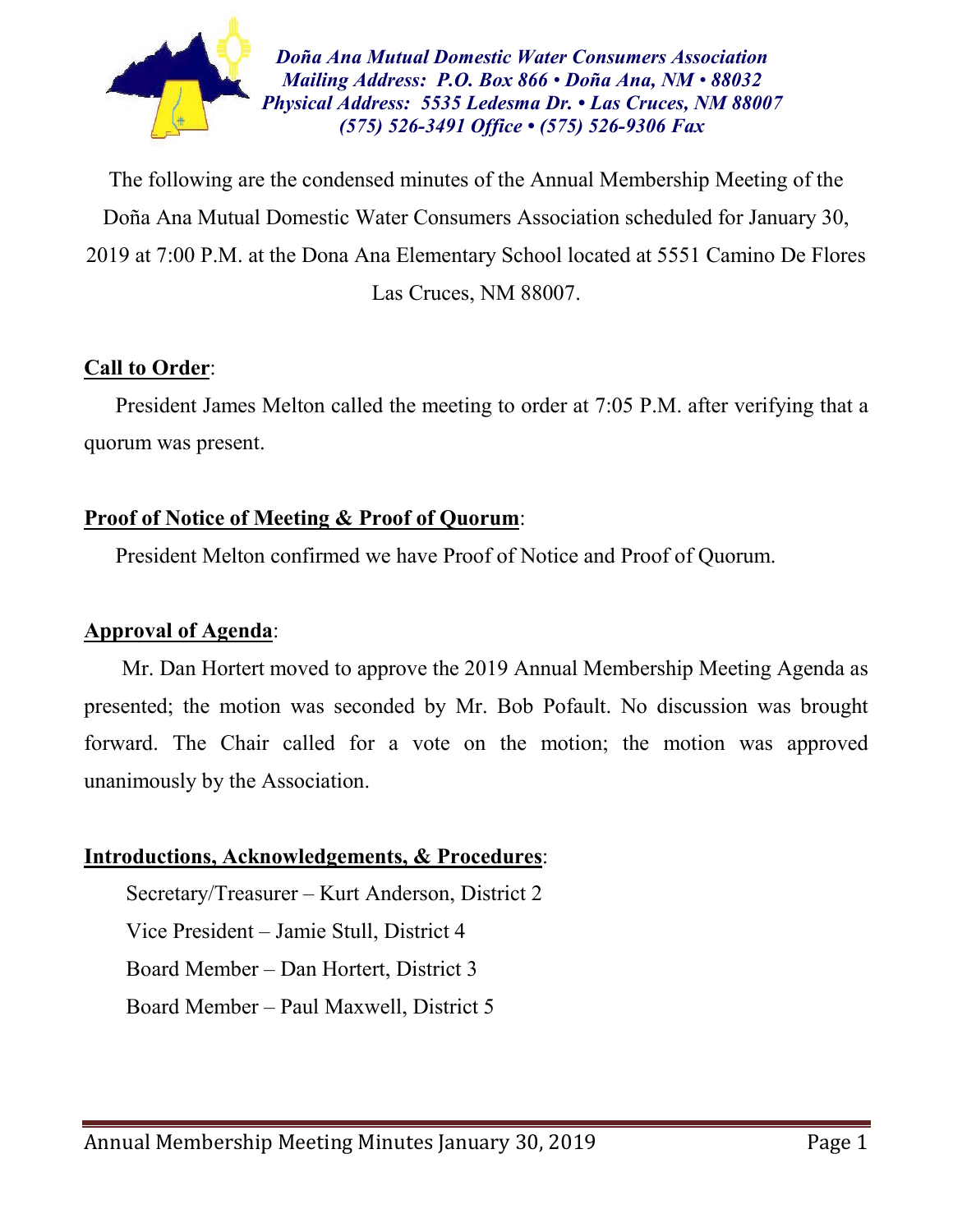#### **Guests in Attendance:**

Executive Director – Jennifer Horton Legal Counsel – Joshua Smith, Watson Smith, LLC Engineering Firm – Lilla Reid; Souder, Miller, & Associates (SMA) Colonias Infrastructure Board Member – Oscar Vasquez Butler Past Association Presidents – Oscar Vasquez Butler, Charles Huestis, Dr. Kurt Anderson Field Manager – Abenicio Fernandez Lead Customer Service Representative – Cyndi Shelsea

### **Service Awards:**

Ines Herrera  $-5$  years Joseph Self – 1 year Cynthia Ormseth  $-1$  year Margo Lopez (excused absence) – 1 year

# **Minutes**:

Mr. David Best presented an amendment to the Board of Directors regarding the minutes. The heading states "Board of Directors Meeting" when in fact it is a "Reconvened Membership Meeting". The proposed amendment would read as follows:

*"The following are the condensed minutes of the Annual Membership Meeting of the Doña Ana Mutual Domestic Water Consumers Association scheduled for January 31, 2018, reconvened on March 28, 2018, at 7:00 P.M. at the Dona Ana Elementary School located at 5551 Camino De Flores Las Cruces, NM 88007."*

Mr. Melton confirmed with Legal Counsel Mr. Smith if this was acceptable. Mr. Smith advised this is acceptable. Ms. Earlene Brookshire moved to approve the Meeting Minutes of the 2018 Annual Membership Meeting as amended; the motion was seconded

Annual Membership Meeting Minutes January 30, 2019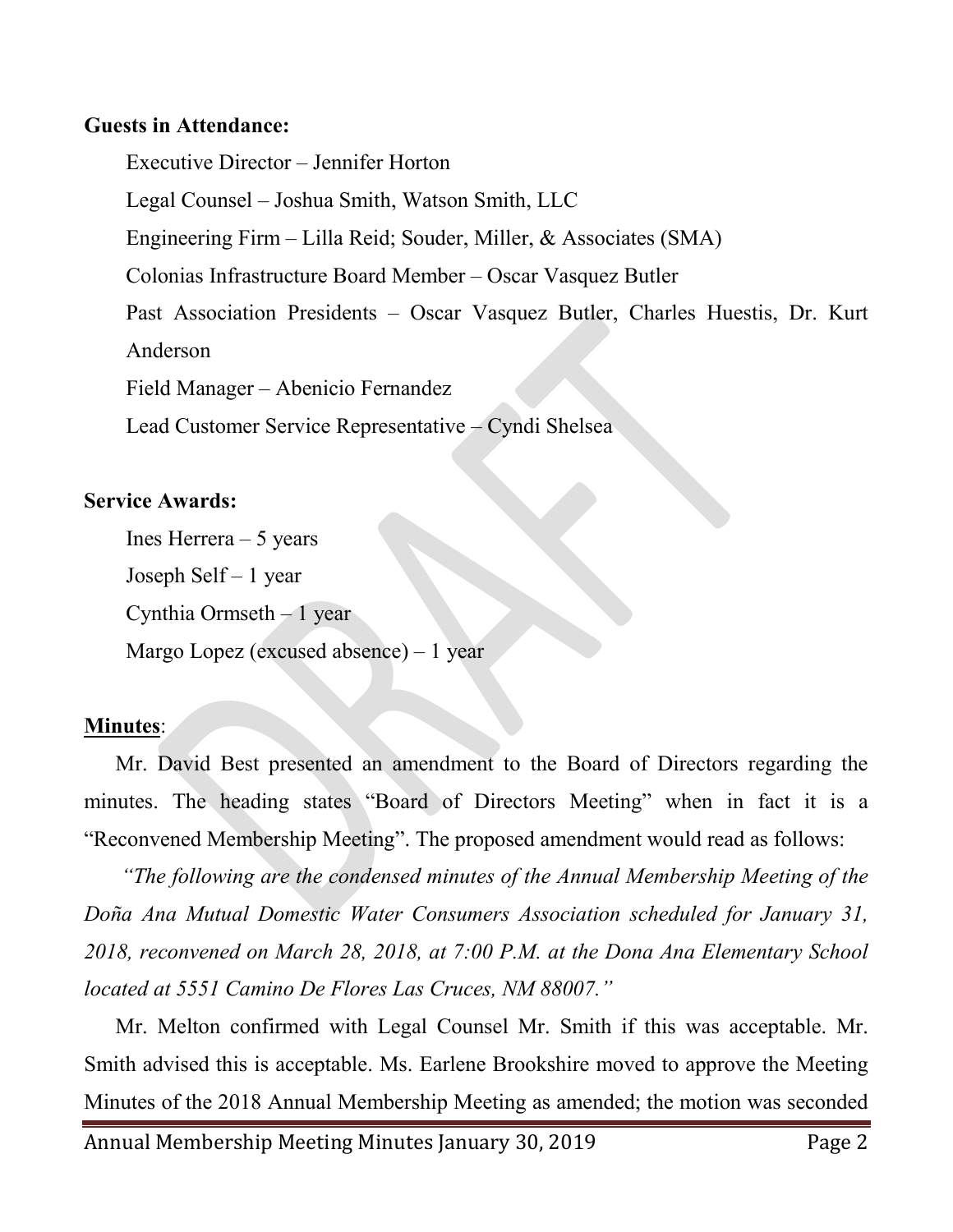by Ms. Sandy Tatum. No further discussion was brought forward. The Chair called for a vote to approve the minutes as amended; the motion carried unanimously.

#### **New Business**:

 President Melton called for a motion for the approval of the Open Meetings Act Resolution 2019-01. Mr. Butler moved to approve Resolution 2019-01, with a second from Mr. Huestis. The Chair called for discussion of the motion. None was brought forward. The Chair called for a vote on the motion; the motion was approved unanimously by the Association.

### **Reports:**

### **Board of Directors:**

President Melton advised we have had a fairly basic year at the Association with day to day operations. Our new website is a reference for information that is regularly updated with new material to include projects, the policy handbook, and annual audits. The Association has established a new training program for our operations staff that has received national attention. The program provides study material that assists operators with obtaining their next level certifications.

## **Litigation Report**:

Mr. Smith advised the legal report is similar to last year. The Association is currently involved in two lawsuits, both filed in 2013. He summarized the cases of Dona Ana Mutual Domestic versus the Estate of Forrest Westmoreland and Joyce Westmoreland, and Moongate Water Company versus Dona Ana Mutual Domestic. Both cases are currently in the appeal phase. Other than these two cases, we do not have any additional litigation.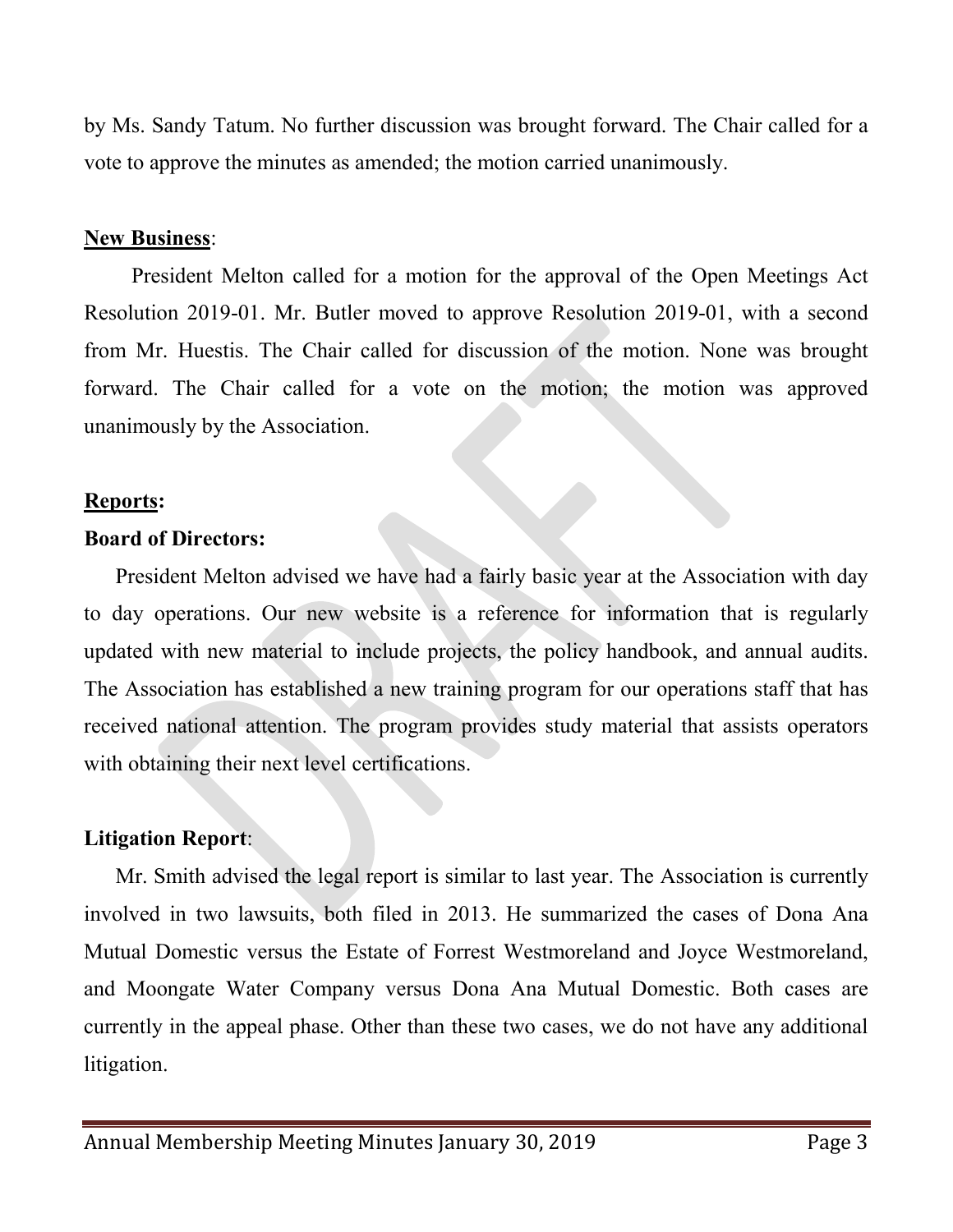#### **Engineering Report**:

Ms. Reid summarized the projects from 2018. In total SMA completed one planning document and four design documents. This means that the planning documents from 2017 have moved to construction which is always exciting. Two of the construction projects are complete, one water and one wastewater, with an additional four projects in current construction.

We were able to complete the Fairview project which connected District Five in Picacho Hills to District Four. This means Picacho Hills is now connected to the core system for Dona Ana Water, and was made possible through funding from Colonias Infrastructure. The second project that was completed last year was Southeast Collection Phase I. This consisted of constructing a building to house a force main and vacuum station with all of the instrumentation to allow for the collection of wastewater.

One of the design documents that moved to construction is for the improvements to the water system in Radium Springs. This is seven and a half miles of waterline improvements, over fifty hydrants, new pressure reducing valves, and a new booster station. The construction will take at least one year to complete. The project was awarded funding through USDA and includes the re-drilling of the wells in this area.

Several projects were completed in District Five to include over one mile of new water lines along Via Norte, new pressure reducing valves, the removal of the damaged storage tank, new fire hydrants, and upgrades to the wastewater treatment plant.

The construction for Southeast Collection will continue in phases. Ms. Reid thanked Mr. Butler and Colonias Infrastructure for their instrumental role in funding availability to complete these phases.

Mr. Sample requested to discuss previous construction completed off of Elks Drive and concerns he has regarding the arroyo. Mr. Melton requested all questions be held until public input. Mr. Jim Hayhoe called point of order, questioning that public input is for items not on the agenda. Mr. Hayhoe stated he has a specific question regarding a

Annual Membership Meeting Minutes January 30, 2019 Page 4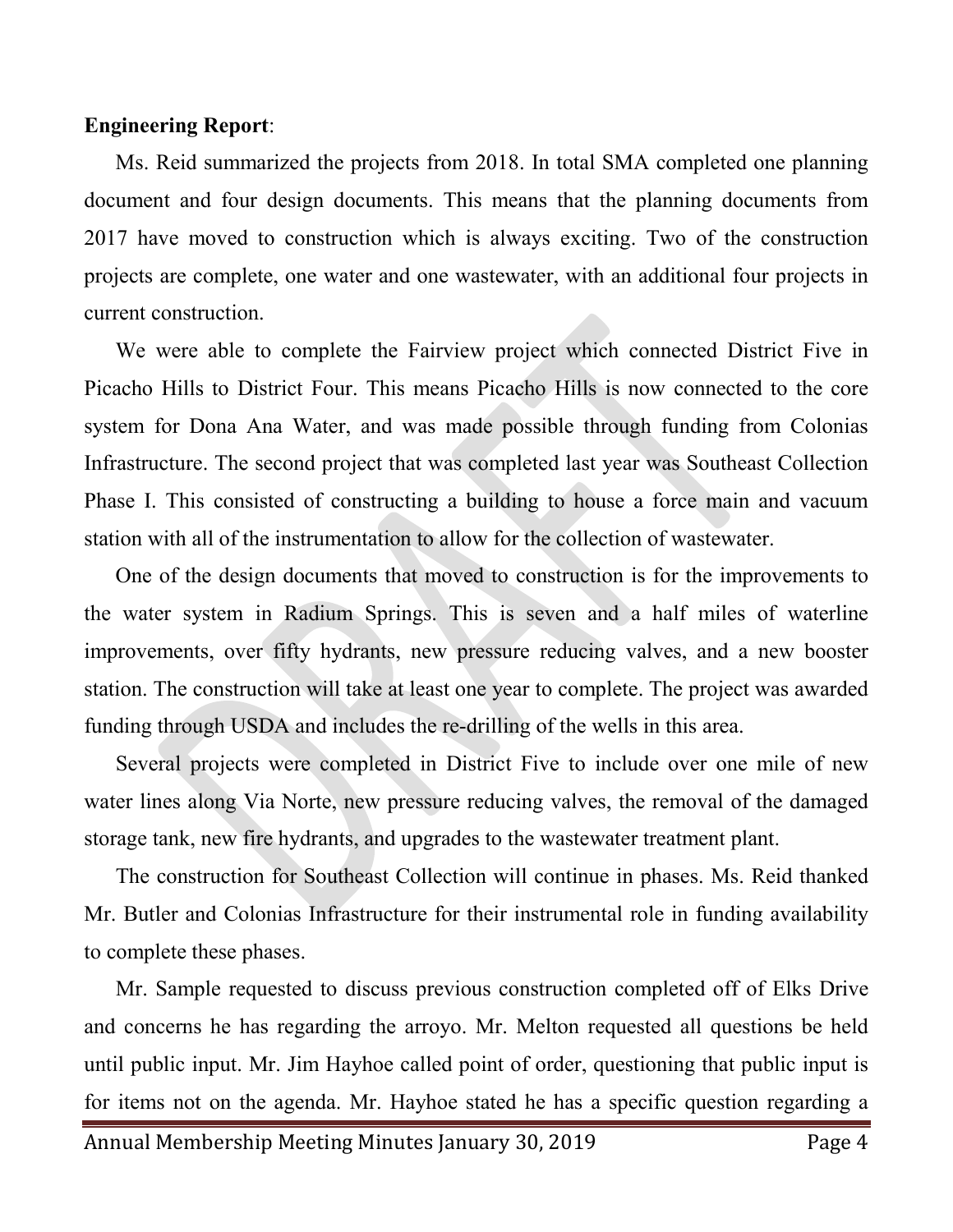specific project. Mr. Melton advised the Membership Meeting is not the correct forum to discuss problem areas. That would be something for a Regular Board Meeting. Ms. Reid is not aware of the concerns regarding the arroyo that Mr. Sample voiced. Ms. Tatum would like to remind those in attendance that we have legal requirements in the membership for this annual meeting and the reports.

#### **Financial Report:**

Dr. Anderson summarized the income statement and budget report for the fiscal year ending June 30, 2018. The Association is a nonprofit, meaning anything that comes in goes directly back into the Association. Our projects are completed through a variety of grants and loans from NMED, Colonias Infrastructure, and USDA funding.

## **Executive Director**:

Ms. Horton advised the items she had to report have already been addressed. Mr. Melton opened the floor for Public Input.

# **Public Input**:

Mr. Hayhoe advised he has two questions. He would like to know to what degree the new fire hydrants are being tested for as far as capacity and capability. The second question is when will fire flow testing begin for all of the fire hydrants throughout the entire system. Mr. Melton advised we are in the process of establishing a structured testing program once every member of the Association has adequate access to fire flow. Ms. Horton advised not all of our system has fire hydrants. A large portion of our system still consists of two- and four-inch mains and this does not allow for fire protection. You must have a six-inch main or larger to provide adequate fire flow and pressure. We are working diligently through our projects, and we work with the local fire department on their ISO ratings by providing data out of our hydraulic model. On a regular basis we

Annual Membership Meeting Minutes January 30, 2019 Page 5